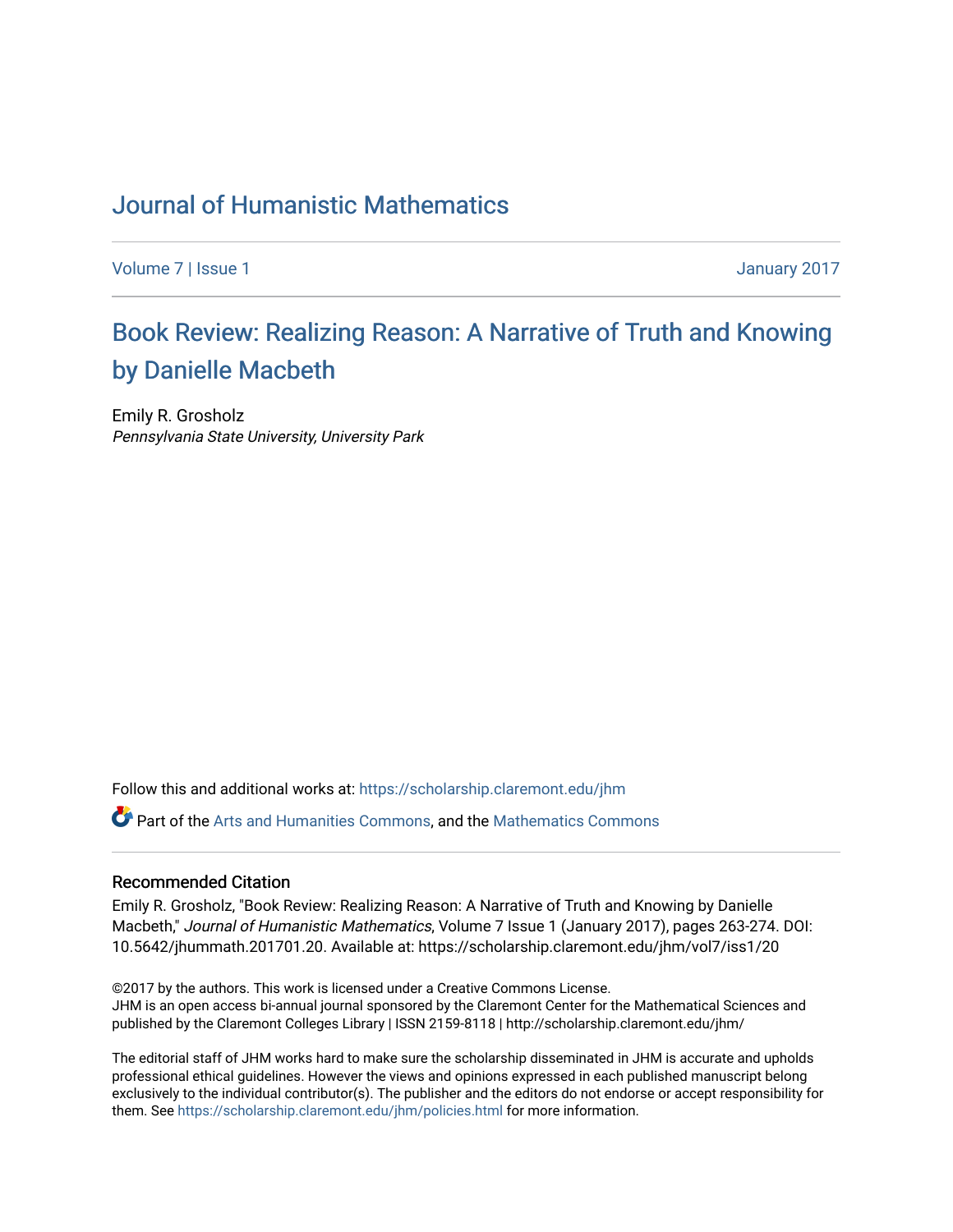# Book Review: Realizing Reason: A Narrative of Truth and Knowing by Danielle Macbeth

Emily R. Grosholz

Department of Philosophy, The Pennsylvania State University, University Park PA, USA erg2@psu.edu

### Synopsis

This review examines Danielle Macbeth's novel and compelling account of the formal languages of mathematics, from Euclid's geometrical diagrams to the algebraic equations of Descartes and the differential equations of Newton and Leibniz, to the much more abstract language of Galois, Bolzano, and Riemann. She argues that the practice of those  $19<sup>th</sup>$  century mathematicians, reasoning deductively from abstract concepts like  $qroup$  and  $manifold$ , inspired the philosophical logician Gottlob Frege, whose *Begriffsschrift* captures the procedures of those who reasoned in concepts. However, his way of formalizing mathematical reasoning was obscured by the success of Bertrand Russell and Alfred North Whitehead's *Principia Mathematica*, which gave rise to modern predicate logic. Macbeth argues that the Begriffsschrift should be re-examined and revived.

Realizing Reason: A Narrative of Truth and Knowing. By Danielle Macbeth, Oxford University Press, New York, 2014. (Hardcover US\$99.00, ISBN: 978-0-19-870475-1. 512 pages.)

#### A Brief Chapter by Chapter Account of the Book

In this book, Danielle Macbeth offers a novel and compelling account of the formal languages of mathematics, from Euclid's geometrical diagrams to the algebraic equations of Descartes and the differential equations of Newton and Leibniz, to the much more abstract language of Galois, Bolzano,

[Journal of Humanistic Mathematics](http://scholarship.claremont.edu/jhm/) Vol 7, No 1, January 2017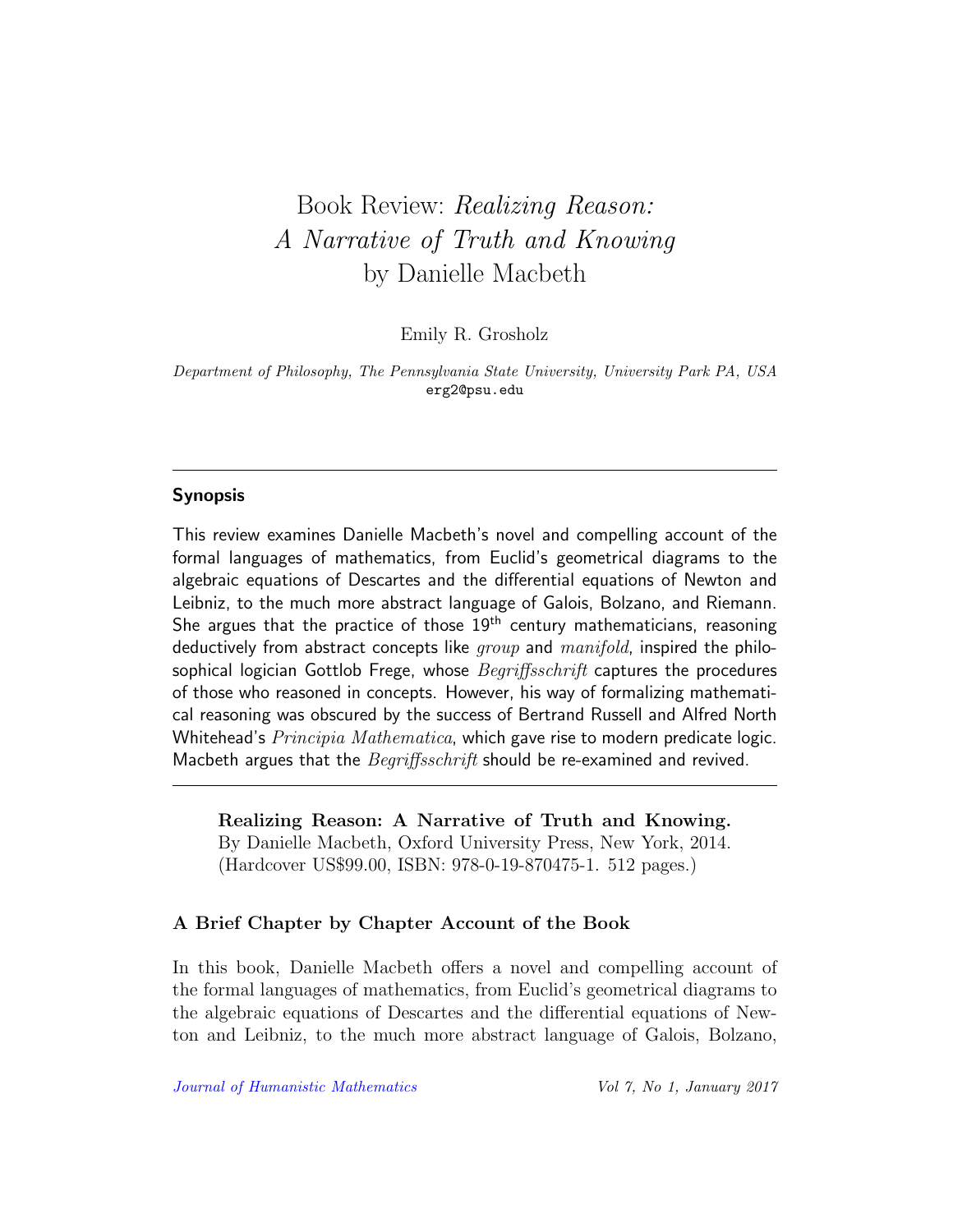and Riemann. The practice of those  $19<sup>th</sup>$  century mathematicians, reasoning deductively from abstract concepts like group' and manifold', she argues, inspired the philosophical logician Gottlob Frege, whose Begriffsschrift captures the procedures of those who reasoned in concepts. She notes that his way of formalizing mathematical reasoning was left aside, in the wake of the success of Bertrand Russell and Alfred North Whitehead's *Principia Mathe*matica, which gave rise to modern predicate logic, and argues that it should be revived and re-employed. Thus the first part of her book traces the development (she calls it a Hegelian dialectic, after the pattern made famous by the great 19th century German philosopher Hegel: thesis, antithesis, synthesis) of mathematical languages, and the second part is a strong defense of the usefulness and philosophical interest of Frege's Begriffsschrift.

Chapter 1, "Where We Begin," moves from a philosophical reflection on how human cognition emerged from the natural world, to end with a brief account of aspects of Aristotle's epistemology. Aristotle's theory of knowledge starts from sense perception (and takes it as giving reliable access to truth) and so leads to a metaphysics of substance and reliance on natural language; it is oriented towards objects. Natural language, Macbeth argues, "is at once inferentially articulated and essentially referential. It is also essentially sensory..." (page 52). It is also historical, changing with changes in culture and the natural environment, and it is vague and often ambiguous, features that serve human diplomacy, imagination and ruse. Moreover, as she asserts a bit later, "the symbolic languages of mathematics are quite unlike natural languages. Neither narrative nor sensory they are special purpose instruments designed for particular purposes and useless for others. They are not constitutively social and historical, and they have no inherent tendency to change with use. Unlike natural languages, they also can (at least in some cases) be used merely mechanically, without understanding, used, that is, not as languages at all but as useful calculating devices" (page 108).

To illustrate the contrast between natural language and the specialized idioms of mathematics, Macbeth points out in Chapter 2, "Ancient Greek Diagrammatic Practice," that while you can describe a procedure for finding (say) a complicated long division problem in English, you cannot calculate the result in English: you have to use Indo-Arabic numerals with the base ten, positional notation and the algorithemic procedures we all learned in primary school. Your calculation, written on paper with a pencil, does not describe or report the solution to the problem, but rather performs it—or one might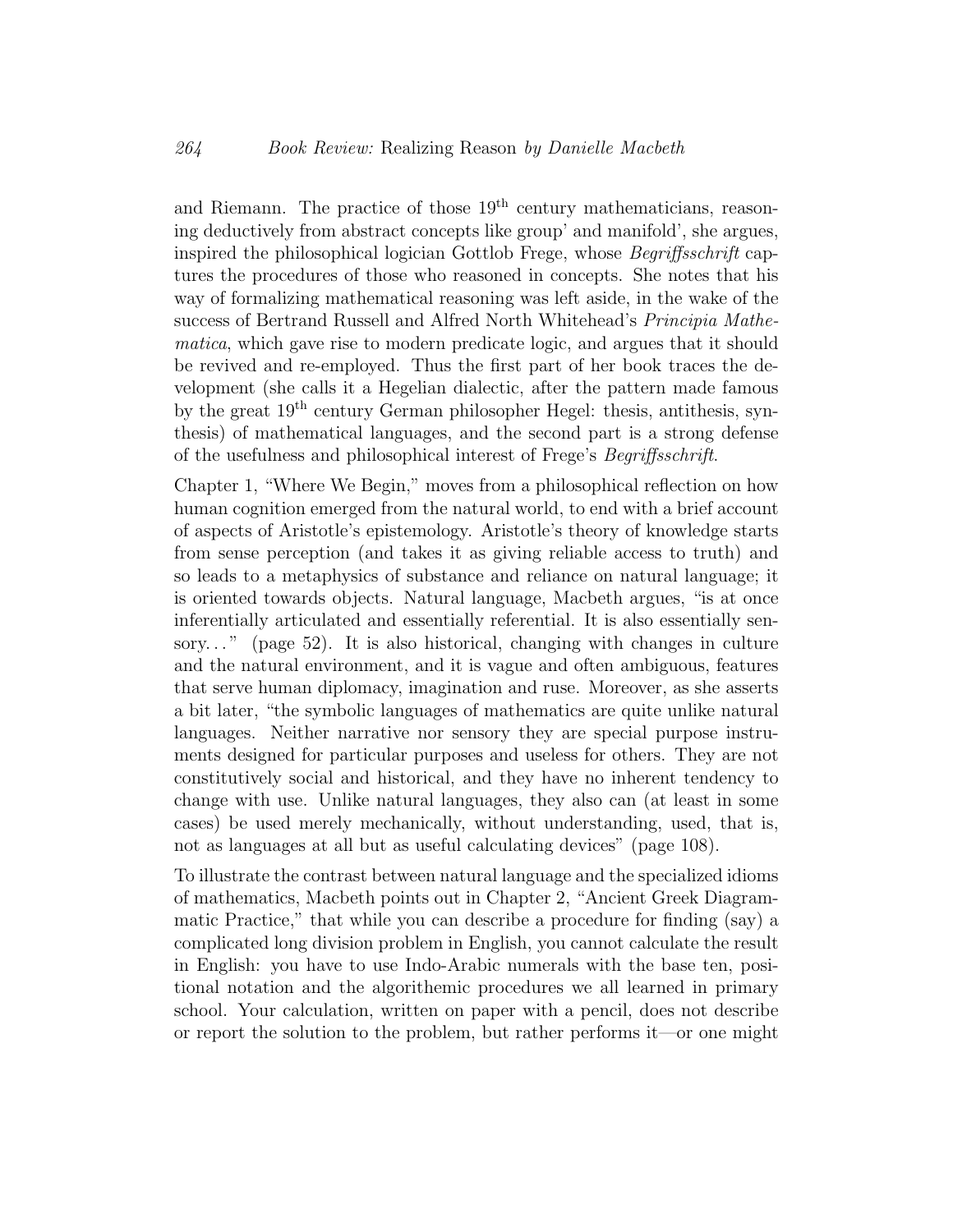say displays it or embodies it. You are reasoning in a system of signs, in a specially formulated artificial language. Whereas natural languages change with use and historical-cultural conditions, are first and foremost oral, and are amazingly versatile, mathematical languages have no inherent tendency to change with time, are inherently written (we perform them by writing with them, correctly), and are designed for very specific uses. These special idioms make possible reasoning that has something like the rigor of deduction but is also ampliative, extending and adding to what we know.

In the second half of Chapter 2, she goes on to treat the great revolution that Euclidean geometry represents, the emergence of a formal system in which one can reason in diagrams, aside from natural language, with greater power though with strictly constrained scope. Like Aristotle, Euclid works in a mode that is object-oriented. Macbeth writes, "One reasons in the diagram rather than merely on it in Euclidean diagrammatic practice. . . Because the diagram reformulates the contents of concepts in the way that it does, namely, by combining primitive parts into wholes that are themselves parts of the diagram as a whole, various parts of the diagram can be conceived now this way and now that in an ordered series of steps. One does not in this case merely shift one's gaze in order to see explicitly something that was already implicit in the diagram as drawn. . . Because what is displayed are the contents of concepts the parts of which can be recombined with parts of other concepts, something new can emerge that was not there even implicitly in that with which one began" (page 105). In her detailed discussion of Proposition I.1 of Euclid's Elements, which demonstrates how to construct an equilateral triangle on a given line segment as its base, she shows how the diagram allows for ampliative and yet deductively justified reasoning.

We draw the circle DCB with radius AB and the circle ACE with AB as radius; and this gives us the point C, the opposite vertex of the equilateral triangle with base AB; see Figure [1.](#page-4-0) Macbeth notes that if we were reasoning in natural language, this problem might seem intractable: "No mere diagram of some drawn circles, however iconic, can justify an inference from a claim about the radii of circles to a claim about a triangle" (pages 92–93). However, working within the diagram, we can read one and the same line segment as belonging to a circle (in the role of one of its radii), indeed to two distinct circles, and as also belonging to a triangle (in the role of one of its sides), and how the proof hinges on this triple import. She concludes, "The demonstration is fruitful, a real extension of our knowledge, for just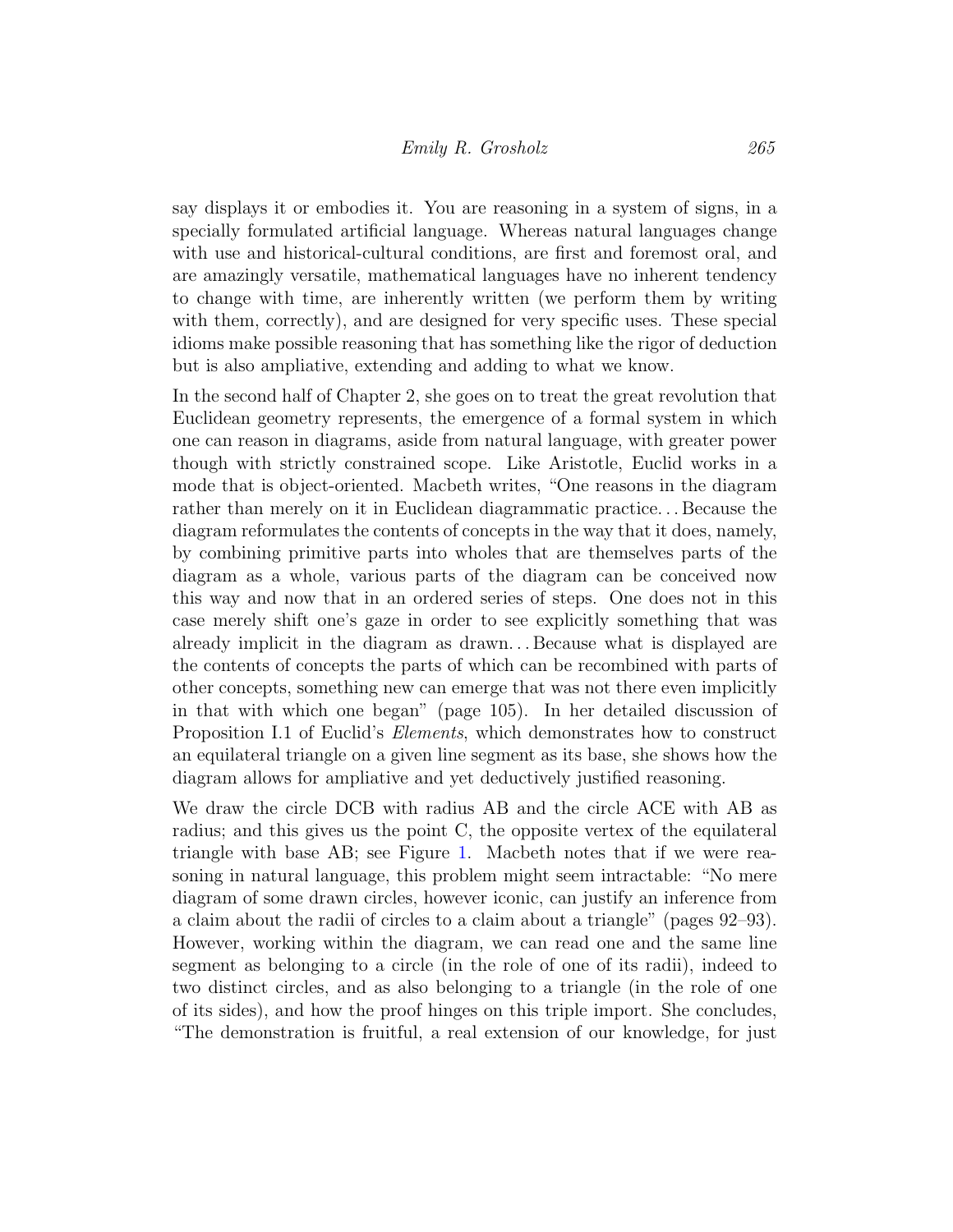<span id="page-4-0"></span>

Figure 1: Proposition I.1 of Euclid's Elements, which demonstrates how to construct an equilateral triangle on a given line segment as its base.

this reason: because we are able perceptually to take a part of one whole and combine to with a part of another whole to form an attenty frew and monerto<br>unavailable whole, we are able to discover something that was simply not combine it with a part of another whole to form an utterly new and hitherto there, even implicitly, in the materials with which we began" (page 93).

The dialectic shifts with the advent of Descartes' *Geometry*. Euclidean geometry is a geometry of constructions; thus it is fixed on constructible objects like line segments, circles, and triangles. The next step in the dialectic, according to Macbeth, is explored in Chapter 3, "A New World Order," the development of analytic geometry in the work of Descartes, using polynomial equations, born of the new algebra, to tackle geometrical problems. While a Greek geometer reasons in the diagram, Descartes reasons in the symbolic language of elementary algebra. Here, Macbeth argues, the mathematician shifts focus from objects to relations, moving up a level of abstractness. She notes that the language of algebra, for Viète, is an uninterpreted calculus: "Because the logistice speciosa has no meaning or content of its own, the results that are derivable in it can be interpreted either arithmetically or geometrically" (pages 126–127). By contrast, she argues that for Descartes algebra is a fully meaningful language. "In his mathematical practice. . . Descartes is not interested in any traditional subject matter but instead in order and measure, that is, in the patterns the objects forming the subject matters of various disciplines exhibit. One such pattern is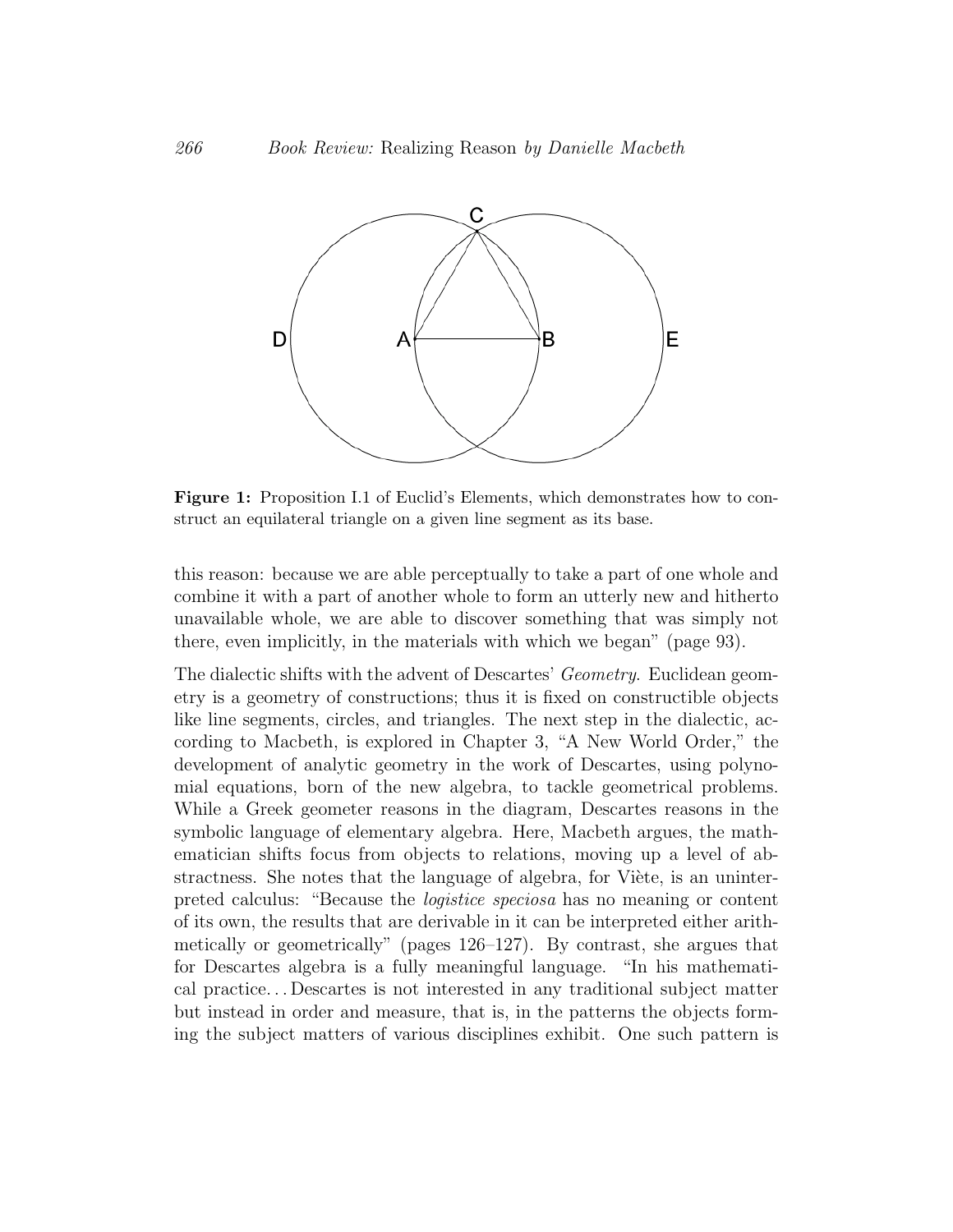that displayed by the length of the hypotenuse of a right triangle relative to the lengths of the other two sides, the pattern exhibited in the equation  $x = \sqrt{a^2 + b^2}$ ... the whole discussion is effectively moved up a level, from talk about, or better formulation of, relata, that is, objects such as numbers and figures, to talk about, the formulation of, relations, the patterns such objects can be seen to exhibit. The function of the letters  $'a'$  and  $'b'$  in the equation ' $x = \sqrt{a^2 + b^2}$ ' is to enable one to exhibit the precise mathematical relation that holds between the length of the hypotenuse of a right triangle and the lengths of the other two sides. The Cartesian geometer is in this way directed not on independently existing objects, whether sensible or intelligible, but instead on the relations, proportions, and patterns that such  $\frac{1}{2}$  is  $\frac{1}{2}$  in  $\frac{1}{2}$  if  $\frac{1}{2}$  is  $\frac{1}{2}$  if  $\frac{1}{2}$  if  $\frac{1}{2}$  if  $\frac{1}{2}$  if  $\frac{1}{2}$  if  $\frac{1}{2}$  if  $\frac{1}{2}$  i objects can display" (page 132).

<span id="page-5-0"></span>She illustrates her point with an example from the *Geometry*, which Descartes uses to define multiplication as well as division on line lengths; one of his great conceptual innovations was to give up the Greek habit of interpreting great conceptual innovations was to give up the Creek habit of interpreting<br>multiplication of two line lengths as an area and of three line lengths as a volume; see Figure 2.  $\mathbf{h}$  is to exhibit the precise mathematical mathematical mathematical mathematical mathematical mathematical mathematical mathematical mathematical mathematical mathematical mathematical mathematical mathematical math intelligible, [b](#page-5-0)ut instead on the relations, proportions, proportions, and patterns that such objects can display  $p$ .



**Figure 2:** Descartes uses this figure to explain how the multiplication of line segments may result in a line segment.

interpreting multiplication of two line lengths as an area and of three line lengths as a volume. This new Macbeth notes, "Descartes claims. . . that the geometrical relationship be-This new convention allowed him to establish arithmetic for line segments. tween the line lengths that is presented in the above diagram is not merely analogous to but an alternative expression of that which is expressed symbolically [here, proportions and elsewhere algebraic equations]. It is the relationship itself, which is common to the two means of expression, that is displayed both in the diagram and in symbols. .. What is exhibited both in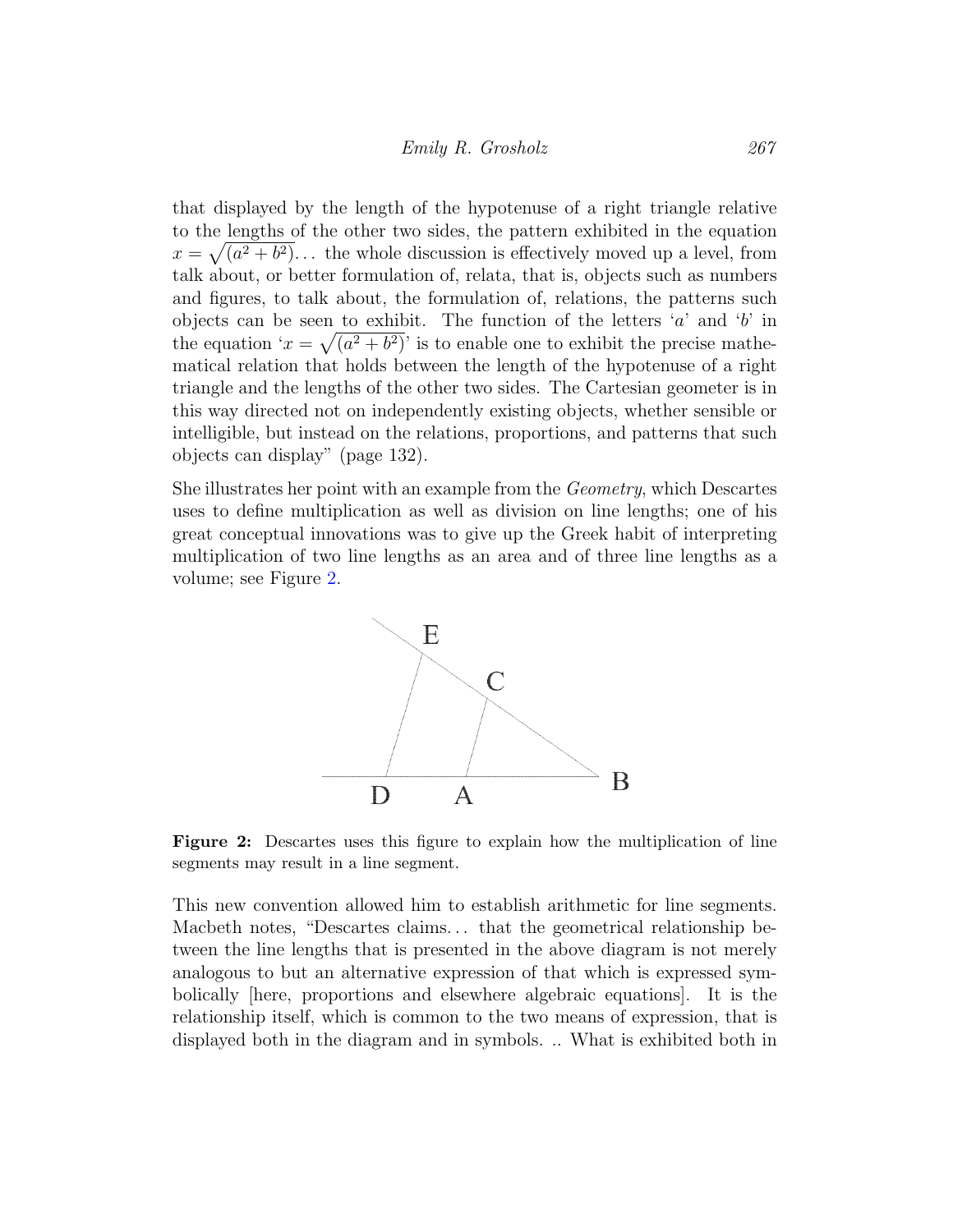the diagram and in the symbolic language is not an object (that is, a number or geometrical figure) but a relation that objects can stand in" (page 128). Aristotle's focus on the unity of substances shifts to a focus on the unity of the law-governed function.

In Chapter 4, Macbeth traces "Kant's Critical Turn," reminding us that while Kant asserted that knowledge is objective because it is knowledge of objects, the unity of the objects of mathematics is not given, but constructed by the mind, the expression of a transcendental synthesis. In mathematics, what are given to sensibility are only the pure forms of space and time, with respect to which we employ the pure concepts of the understanding to construct the objects of mathematics. But this means that Kant cannot really account for the application of mathematics in the exact sciences, and in particular in physics. How do we know that things as they appear to us, can be the key to the way things are in themselves? (In Kantian terms, we cannot.) And how can we understand mathematics as self-correcting?

The title of Chapter 5 is "Mathematics Transformed, Again." Taking as her examples the development of non-Euclidean geometry, projective geometry, the development of abstract algebra, and Riemann's work on manifolds, Macbeth notes that mathematics itself led away from and belied Kant's reliance on intuition, the pure forms of space and time which he identified with three-dimensional Euclidean (flat) geometry and the number line, supposed to be one-dimensional, directed and continuous. The mathematicians of 19th century Germany and France, she argues, began to work at a higher level of abstraction, eschewing calculation to work rather with concepts. She writes, "Developments within the discipline . . . reveal new concepts, and indeed new kinds of concepts, which once they are available can be refined and their consequences explored." The concept of a group or of a topological space is a kind of hypothesis that allows for the exploration of new territory; thus they are in a sense provisional and drive a novel mathematics. Reasoning from concepts, she argues, is ampliative (increases knowledge) and may be viewed as, like physics, self-correcting. She gives as an example Galois's explanation of why there is no general solution (no algorithm) for quintic (fifth degree) polynomial equations over the rationals Q: the Galois group associated with each quintic equation is in general not solvable, that it, it is either not Abelian or does not have an Abelian subgroup. And this result generalizes to higher degree polynomial equations.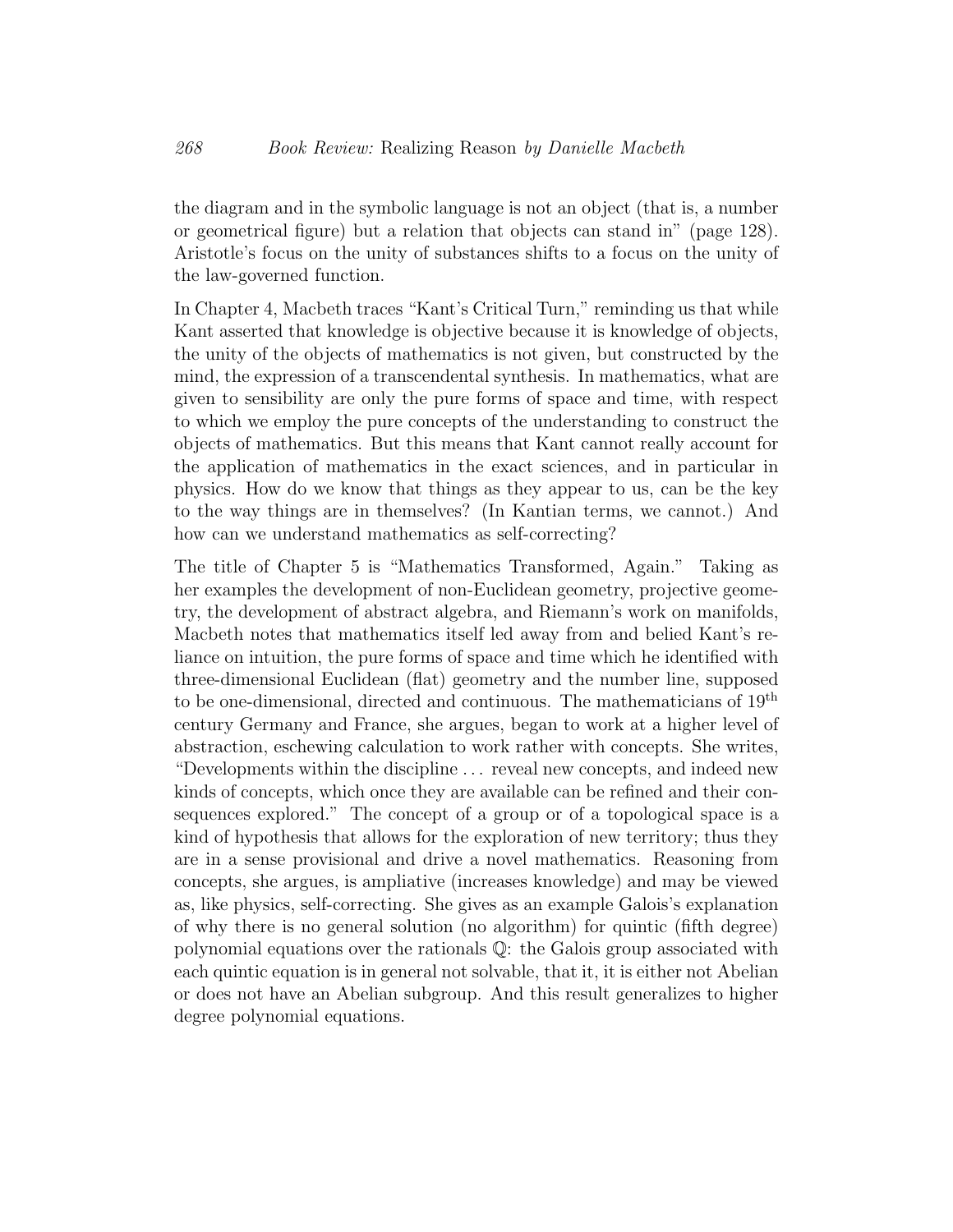I think that Macbeth is right to argue, along with a variety of other contemporary philosophers, that late  $19<sup>th</sup>$  century mathematics is accurately characterized "as rejecting a computational, algebraic approach in favor of a more conceptual one." And this leads to the very interesting observation, in Chapter 6, "Mathematics and Language," and Chapter 7, "Reasoning in Frege's Begriffsschrift," that Frege's project is best understood as an attempt to formalize this novel kind of reasoning, reasoning in concepts. Her exposition of the centrally important Theorem 133 is a model of clarity and recommends further study of Frege's way of formalizing reasoning. It proves that "if f is a single-valued function and y and m both follow x in the f-sequence, then either m follows y or y belongs to the f-sequence beginning with  $m$ " (pages 348–351). This means that it may be worth our while, as philosophical logicians interested in mathematical reasoning, and as mathematics educators, to take up the Begriffsschrift itself, which differs markedly from Russell and Whitehead's predicate logic, and re-investigate its expressive powers.

She makes a good case for this proposal in the last chapters, Chapters 8 and 9. In Chapter 8, "Truth and Knowledge in Mathematics," she argues that Frege gives us a good way to understand ampliative proof, which surpasses merely explicative proof by playing a positive role in research and education. In ampliative proof, we see that concepts are not merely a sum of their parts, but have an important intrinsic unity; and that the most fruitful concepts arrive with "inference licenses," which Frege's system highlights, for further philosophical scrutiny. Good examples are the concepts of being hereditary in a sequence and prime. Thus in her view, what is essential to the notation is the fact that primitive signs have no designation independent of a context of use, enabling one to exhibit the contents of concepts. I would add that another interesting way of looking at the Begriffsschrift is in terms of its close relation to the theory of trees, graph theory, and of reasoning in terms of the tree notation offered by Dale Jacquette in his textbook Symbolic Logic [\[3\]](#page-12-0). Emiliano Ippoliti too has written many interesting essays about reasoning in graph notation, which could be developed with reference to a re-investigation and re-implementation of the Begriffsschrift; see for instance [\[2\]](#page-12-1).

In Chapter 9, "The View from Here," she argues that the same kind of reasoning from concepts that we see in the work of Klein and Riemann can also be seen in the work of Einstein. On her view, the dynamical space-time that emerges from Special and General Relativity constitute a physics of mathematically defined structures liberated from the conventional objects of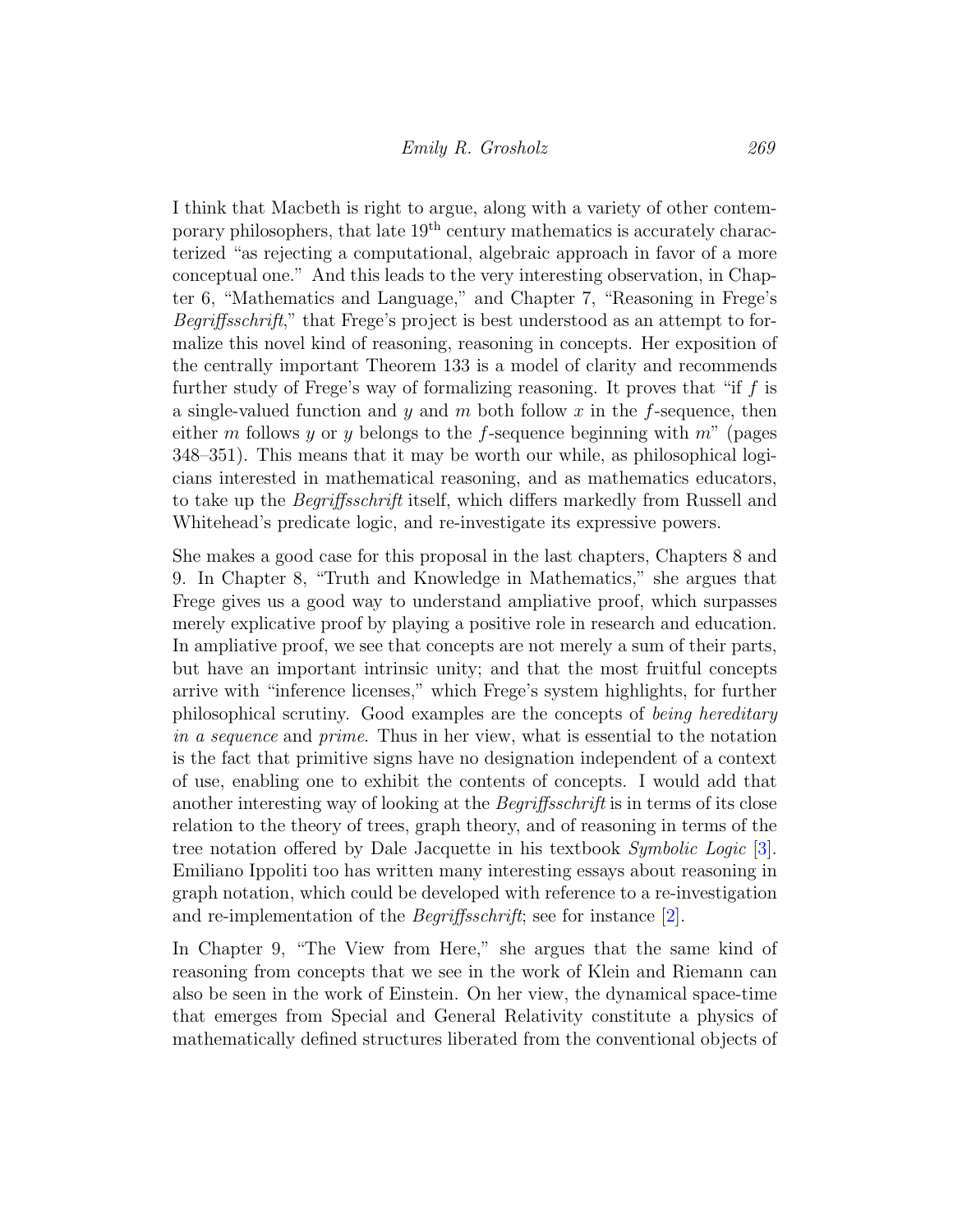classical physics, disclosing a fundamental aspect of reality to pure thought. Using Frege's distinction between Sinn and Bedeutung, she notes that Fregean sense  $(Sinn)$  is the way we achieve direct cognitive contact with reality. When we employ natural language in this endeavor, what we encounter is everyday life, the world of living things with their natures and powers. When we employ the language of mathematics, what we encounter is truth, the same for everyone. The main thesis of her book is that Frege's Begriffsschrift is the best vehicle for the kind of reasoning that arrives at truth.

### A Brief Critique of the Project

Though I find Macbeth's dialectical account of the history of Western mathematics and her defense of the philosophical and mathematical interest of Frege's Begriffsschrift compelling, I also find her claims too strong. A moderation of her claims and recommendations would make them more plausible, and also perhaps better understood and more widely implemented. For example, in Chapter 5, Macbeth endorses a very strong version of the claim about the distinctive nature of reasoning in concepts in  $19<sup>th</sup>$  century mathematics. She writes, "The whole of mathematics was to be set on a new, purely conceptual foundation. Not only are objects of no concern to mathematics, even particular relations are to be set aside. Nothing intuitive is to be allowed in this new, purified mathematics; and insofar as it succeeds in banishing all intuition, not only our intuitive understanding of space and time (whether ancient or early modern) but also our constructive paper-and-pencil models of mathematical reasoning. . . "

She adds, "Although the science of mathematics begins with the visual appearance of things, it then moves on, first to the symbolic formulae that underlie and explain those appearances, and then finally to the fundamental and essential properties of functions that underlie and explain the formulae in which they are first expressed." Thus for example, "functions are not to be displayed, exhibited in formulae, but instead described, thought through concepts, and the science of mathematics is in this way to achieve an understanding of its subject matter that is intrinsic to that subject matter, purified of all the contingencies that attach to the ways that subject matter manifests or reveals itself to us, whether in drawn diagrams or in the symbolic language of arithmetic and algebra. That at least is the aspiration"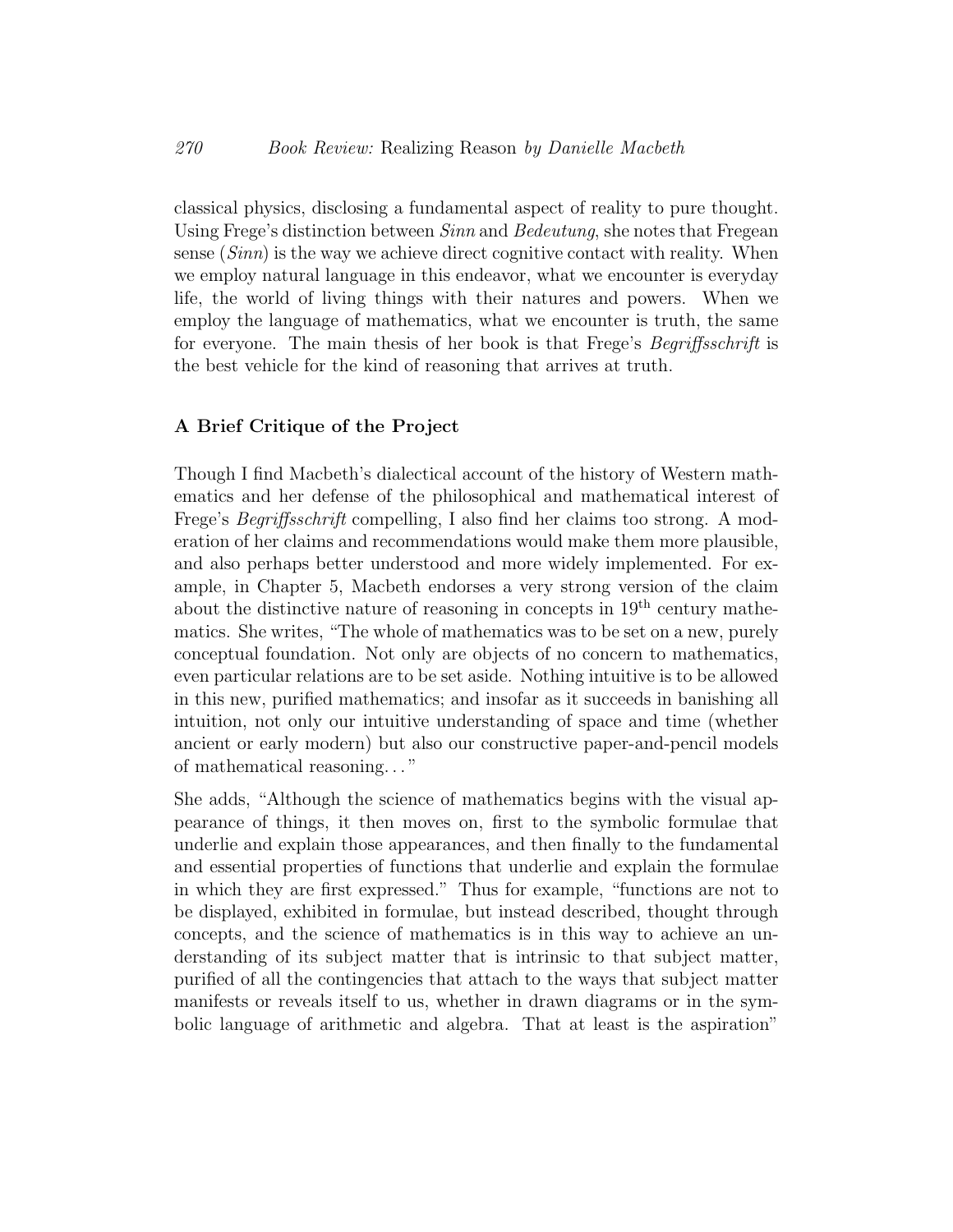(pages 220–221). What follows from this extreme version is that Frege's Begriffsschrift, the purest expression of thinking logically in concepts, should be widely adopted, by philosophers, mathematicians, and educators. Indeed, she seems sometimes to be arguing that it should supplant other ways of expressing mathematical ideas, in research as well as in mathematical education.

For example, in Chapter 8, having reminded us in very interesting detail (in Chapter 7) how the Begriffsschrift works, she observes, "Because everything is made maximally explicit in reasoning in Frege's system—the starting points, the rules governing inferences, and each individual inference from the starting points to the desired conclusion—errors are more easily detected, and where no errors are found, although this is no guarantee that problems will not later come to light, one has very reasonable assurance that the theorem is true and good reason to think one has discovered the nature of its grounds, whether in logic alone or in the basic laws of some special science. It is in just this that the rationality of the endeavor consists. Because it makes everything maximally explicit and hence available to critically reflective scrutiny and criticism, the method gives one cognitive control over the domain of inquiry" (page 381). Such reasoning, she adds, is both ampliative and non-foundationalist.

My objections to these formulations can be explained most clearly by beginning with the example of Descartes, before moving to the  $19<sup>th</sup>$  century. On my reading of Descartes' *Geometry*, the algebra does not replace the geometry, but rather is superimposed upon it [\[1,](#page-12-2) Chapters 1–2]. Most of Descartes' reasonings require us to read his diagrams both as about relations among line lengths and as about Euclidean objects like triangles and circles. In the diagram from the Geometry given above, for example, Descartes makes use of Euclidean results about similar triangles to arrive at his conclusions. (Note that whereas polynomial equations are very good at expressing circles  $(x^{2} + y^{2} = 1$ , for example), they do not express triangles.) The ampliative thrust of Cartesian geometry is to lead from the investigation of the conic sections to algebraic curves of higher degree, including some of the cubic curves. When Leibniz and the Bernoullis extend Descartes' notation and methods, the investigation extends to transcendental curves. But the tractrix and the catenary are no more and no less mathematical objects (and indeed constructible objects) than a cubic curve or an ellipse or a circle. It may be helpful to look at them as relations; but it is also helpful to re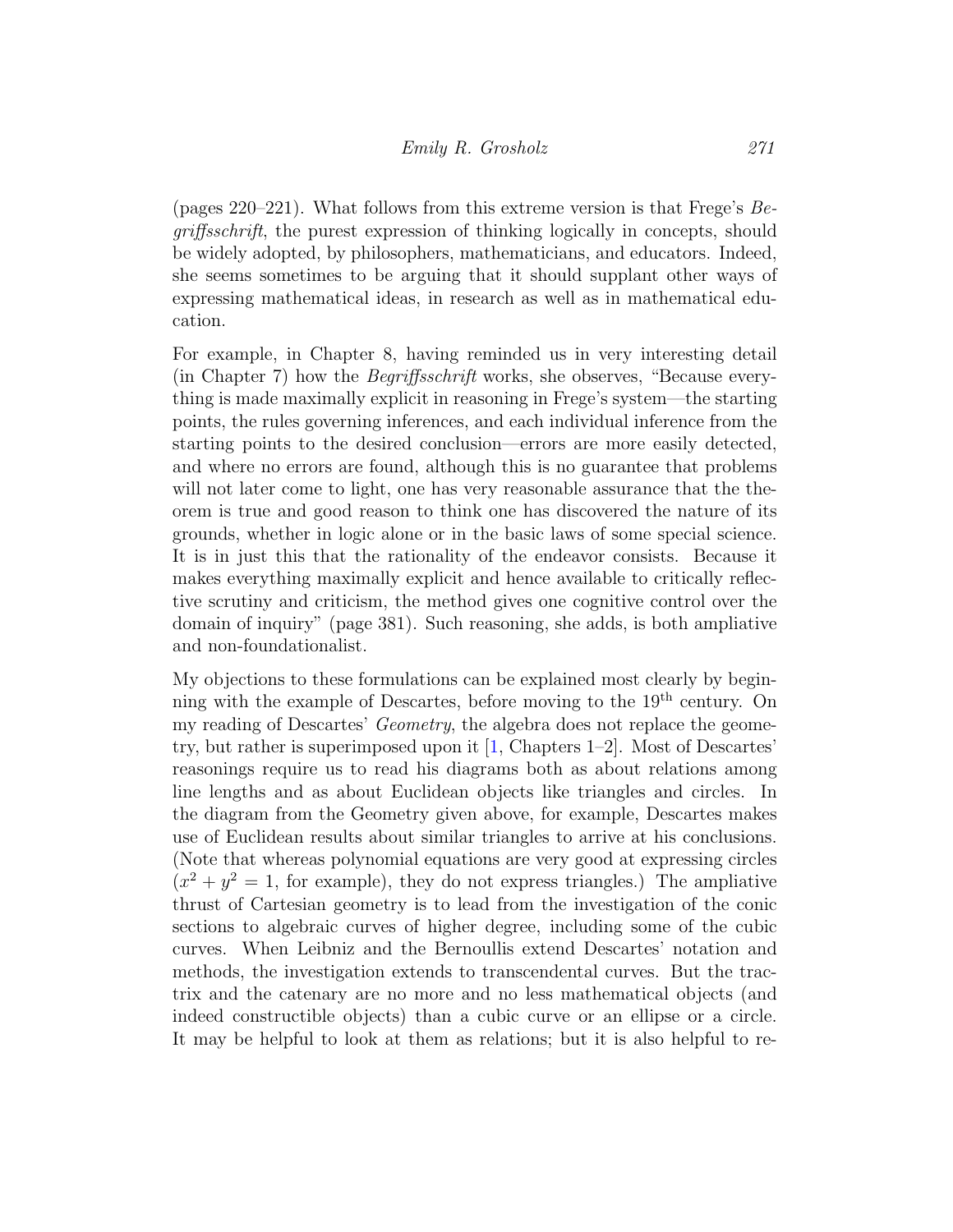call their intrinsic unity as shapes. They can be expressed by a diagram, a souped-up polynomial equation and a differential equation: but all of these expressions work together in the mathematicians' research. As Henk Bos points out, Descartes checks all the conclusions he arrives at via equations back against the diagrams. So in terms of Descartes' practice as a geometer, it is inaccurate to say that circles for him are objects whose essences are given by equations that are grasped by the pure intellect independent of any images.

And, I would argue, when we come to the  $19<sup>th</sup>$  century, an extra level is added to the reasoning. The use of concepts of a manifold, a topological space, a group, ring or field, is added to the use of earlier geometrical and algebraic representations. Such reasoning in concepts is a powerful addition to the repertoire of research mathematicians, but it does not supplant or replace reasoning at other levels. Rather, it reorganizes earlier reasoning, and enriches it by that extra layer. One of my favorite developments in the 19th century is Gauss's reformulation of the complex numbers in terms of the Euclidean plane; this identification got complex analysis off the ground, and it flew. In this novel conceptual context, which combines Euclidean geometry and analysis, the circle comes to harbor a surprising collection of previously unsuspected things, the nth roots of unity, that is, the complex numbers satisfying the equation  $z^n = 1$ . For this discovery to take place, the mathematical community had to embed the study of the integers and the reals in the study of the complex numbers (algebraic number theory on the one hand and complex analysis on the other do this in quite distinct ways), and further recast that study in terms of the complex plane, so that the resources of Euclidean geometry, projective geometry, and eventually non-Euclidean geometry could be used to frame, unify, and solve clusters of problems. On the complex plane, the nth roots of unity are the vertices of a regular  $n$ the complex plane, the *n*th roots of unity are the vertices of a regular *n*-<br>polygon inscribed in the unit circle  $|z| = 1$ , where  $\sqrt{-1} = i$ ,  $z = x + iy$  and  $|z| = x^2 + y^2$ . We can also 'read off' the unit circle, understood this way, as  $x = \cos \theta$  and  $y = \sin \theta$ . Then Euler's famous formula,  $e^{i\theta} = \cos \theta + i \sin \theta$ , is valid for all real  $\theta$ , along with the representation of the *n*th roots of unity  $\zeta_n$ as  $e^{2\pi i \theta k/n}$ .

We can go even further. The field  $\mathbb{Q}[i]$  is an algebraic extension of the field of we can go even further. The field  $\mathbb{Q}[i]$  is an algebraic extension of the field of rational numbers  $\mathbb{Q}$ , obtained by adjoining the square root of  $-1$  ( $\sqrt{-1} = i$ ) to the rationals. Its elements are of the form  $a+bi$  where a and b are rational numbers, which can be added, subtracted, and multiplied according to the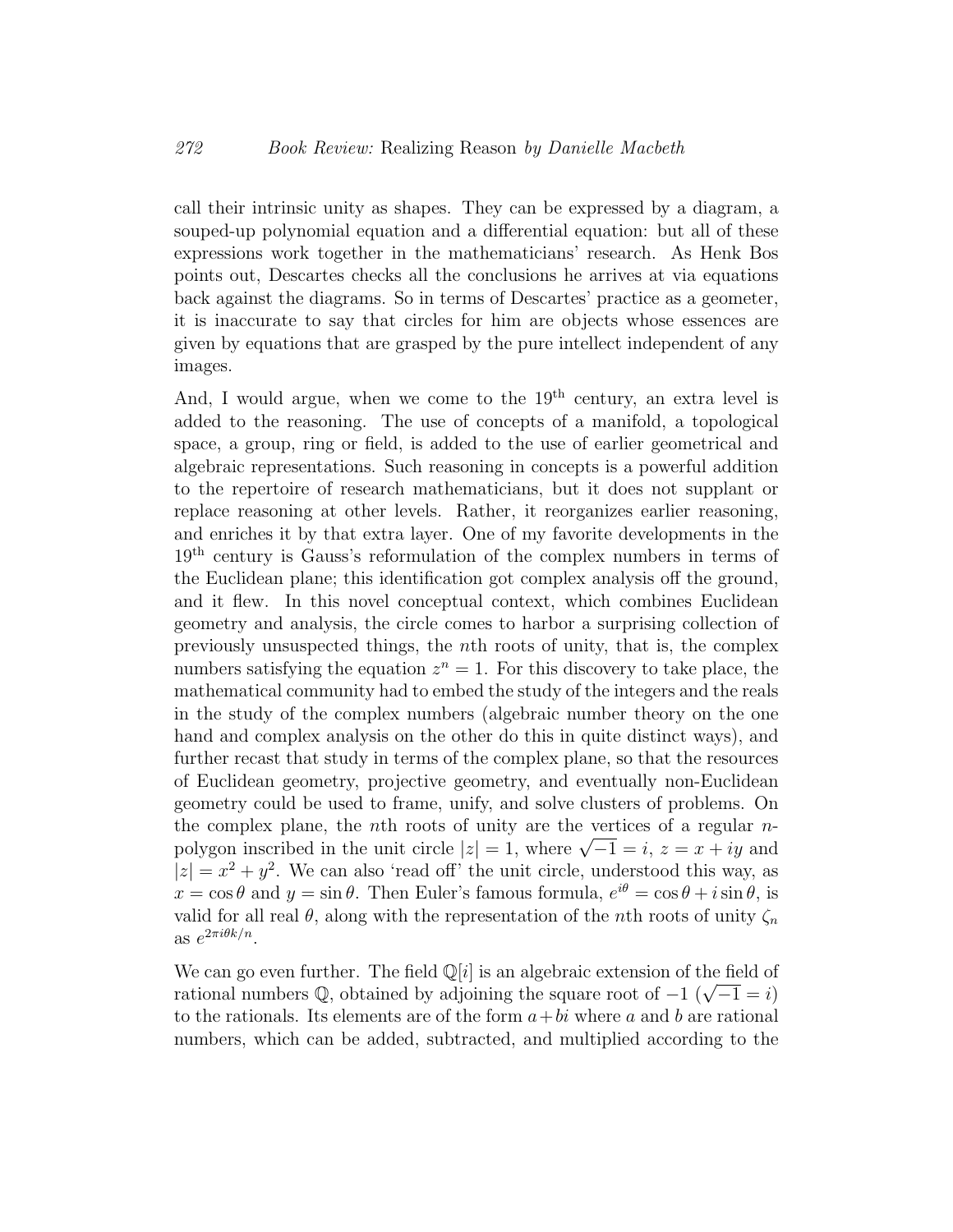usual rules of arithmetic, augmented by the equation  $i^2 = -1$ ; and a bit of computation shows that every element  $a + bi$  is invertible. Within this field  $\mathbb{Q}[i]$  we can locate the analogue of the integers  $\mathbb Z$  within  $\mathbb Q$ : it is  $\mathbb{Z}[i]$ , the Gaussian integers, whose elements are of the form  $a + bi$  where a and b are integers. Like  $\mathbb{Z}, \mathbb{Z}[i]$  enjoys unique factorization (that is, each nonzero element of  $\mathbb{Z}[i]$  can be expressed as a unique (up to units) product of primes), but its primes are different from those of  $\mathbb{Z}$ ; and instead of two units it has four: 1, i, -1, and -i. To be a prime in  $\mathbb{Z}[i]$ ,  $a + bi$  must satisfy these conditions: either a is 0 and b is a prime in  $\mathbb Z$  and is congruent to 3(mod 4); or b is 0 and a is a prime in  $\mathbb Z$  and is congruent to 3(mod 4); or neither a nor b are 0 and  $a^2 + b^2$  is a prime in Z and is not congruent to 3(mod 4). When we use the Euclidean plane as a model for C, the units are then modeled by the square with endpoints 1,  $i$ ,  $-1$  and  $-i$ . This suggests the generalization that models the set of nth roots of unity as vertices of regular  $n$ -polygons centered at 0 on the complex plane, with one vertex at 1. This nesting of all such polygons within the circle on the complex plane provides a kind of visual index for the generalization from  $\mathbb{Q}[i]$  to other algebraic fields called cyclotomic fields, where an *n*th root of unity  $(\zeta_n)$  is adjoined to Q.  $(Q[i]$  is  $Q[\zeta_4]$ . Those roots of unity, regarded as vertices, suggest the notion of symmetry, and in that light may be studied in terms of groups of symmetries. For each cyclotomic field  $\mathbb{Q}[\zeta_n]$  there is a group of automorphisms that permute the roots of unity while mapping  $\mathbb Q$  to itself; this is the Galois group,  $Gal(\mathbb{Q}[\zeta_n]/\mathbb{Q})$ . In this interesting development, we find the circle and the regular polygons, straight out of Euclid, and quite a bit of algebra, and the use of high-level concepts like automorphism, Galois group, cyclotomic field, and algebraic number field. The abstract concepts play an essential role here; but the older objects and concepts persist alongside them.

Finally, Frege's Begriffsschrift may, when revived, turn out to have important features as a language designed to exhibit inference, which predicate logic does not have. And we may decide to start using it and teaching it more often, and that use may lead to interesting research and improved mathematics instruction. But every logical system has its strengths and limitations; and no system that is designed to formalize inference, I would argue, can all by itself and at the same time formalize the study of shapes and numbers and spaces and structures. Mathematics, and logic as well, need a variety of ways of expressing and investigating the venerable constructed objects and the novel conceptual unities that drive mathematical research. I prefer